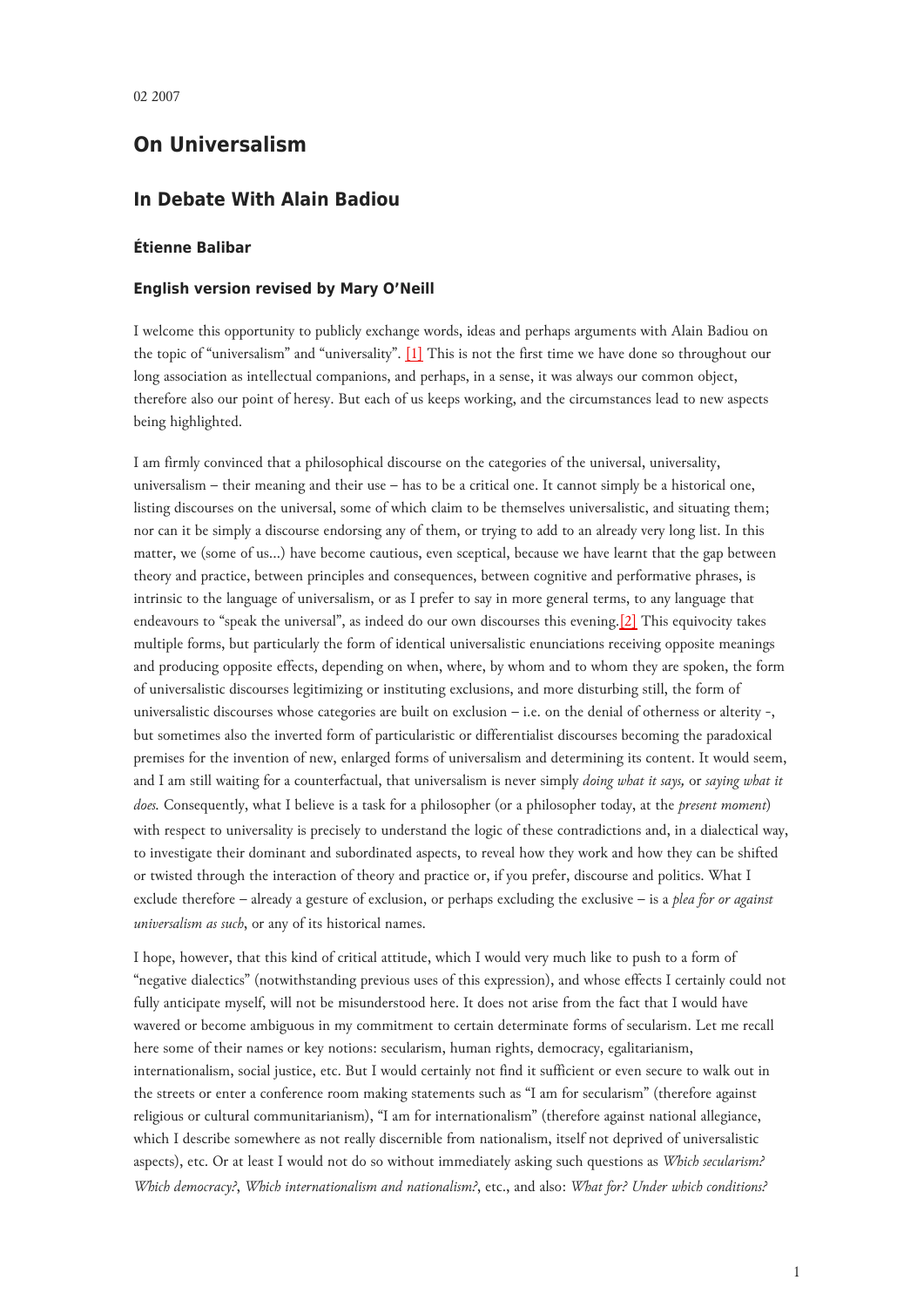"*Tout tient aux conditions*": conditions are always determinant, as my master Althusser, certainly no relativist, used to say. And it is because I want to incorporate some of its conditions (including the *negative conditions*, or the "conditions of impossibility") *within* the discourse of universalism, or to put it more philosophically, because I want to outline a discourse of universalism that opens up the possibility of incorporating within itself its contradictory conditions, the contradictions that already always affect its conditions, that I adopt a critical *and* dialectical point of view.

And now, after these preliminaries, at the same time too long given the short time we have been allowed, and yet too rapid not to remain superficial, let me indicate the three directions that seem to me particularly significant from this point of view. One direction deals with the *dilemmas* or dichotomized enunciations of universalism in philosophy; a second deals with the intrinsic ambivalence of the *institution* of the universal, or the universal as "truth"; finally, a third one deals with what, in a quasi-Weberian manner, I would like to call the *responsibility* (or responsibilities) involved in a "politics of the universal", to which many of us are committed.

<span id="page-1-0"></span>Let me begin with a few words on the dilemmas and dichotomies that, right from the beginning, characterize our disputes over universalism. It is indeed intriguing, but also revealing, that most arguments about universalism, combining logical distinctions with ethical or political choices, take the form of building symmetries, pairings or dilemmas of *opposite notions,* or *conceptions*, or *realizations* of universalism. One could in fact suggest that the content of the opposition is always the same, at least in modern times, only rephrased to adapt to different contexts, but this is not completely satisfactory for the very reason that it leaves the "conditions" outside. A dialectical approach, following the example of Hegel in his phenomenology of conflicting universalitie[s\[3\],](#page-6-1) will try to describe these dilemmas in their own terms, taking them seriously in order to discover what is at stake, each time, in their opposition. Such an approach will also, following their example, explain why debates about the opposition of the universal and the particular, or *a fortiori* universalism versus particularism, are far less interesting and determinant than debates opposing different conceptions of the universal, or different universalities, or why in fact they only cover a strategic defence of one conception of the universal as a "negation" of its opposite, which it presents as the particular.

<span id="page-1-1"></span>I am particularly sensitive to this first dialectical issue, because some years ago, I myself established a distinction between *intensive* and *extensive* universalism[.\[4\]](#page-6-2) I was particularly interested in the figure of the citizen and the history of the institution of citizenship, with its exclusionary and inclusionary effects. In the modern era citizenship had been closely associated, almost identified, with nationality. I would explain that nationalism, but also other forms of universalism in the sense of the suppression or the neutralization of natural and social differences, such as the great religious discourses of redemption, had a dual orientation. One involved establishing equality or suppressing distinctions, whether in reality or purely symbolically, within a certain community based precisely on that suppression, which could be either small or large, depending on the circumstances. The other orientation involved removing every pre-established limit or borderline for the recognition and the implementation of its principles, ultimately aiming at the creation of a cosmopolitical order, which could be implemented either in a revolutionary manner, from below, so to speak, or in an imperialistic manner, from above. And I argued that, albeit radically opposed and in fact incompatible, they could both claim to illustrate the logic of universality, perhaps better expressed as "universalization". Around the same period, Michael Walzer gave his 1989 Tanner Lectures on *Nation and Universe*, the first part of which was entitled "Two Kinds of Universalism", in which he confronted – with a clear preference for the second – a "covering-law universalism", which includes all claims of rights within the same justice, all experiences of emancipation within the same narrative, and what he termed a "reiterative universalism", whose immanent principle would be differentiation, or rather the virtual capacity of moral values and definitions of right to emulate and communicate, in a process of mutual recognition.[\[5\]](#page-6-3) Between these two dichotomies, my own *intensive vs. extensive* and Walzer's *covering vs. reiterative* dilemma, there were both obvious affinities and striking discrepancies, which would become more interesting were I to try here to set up a debate and, in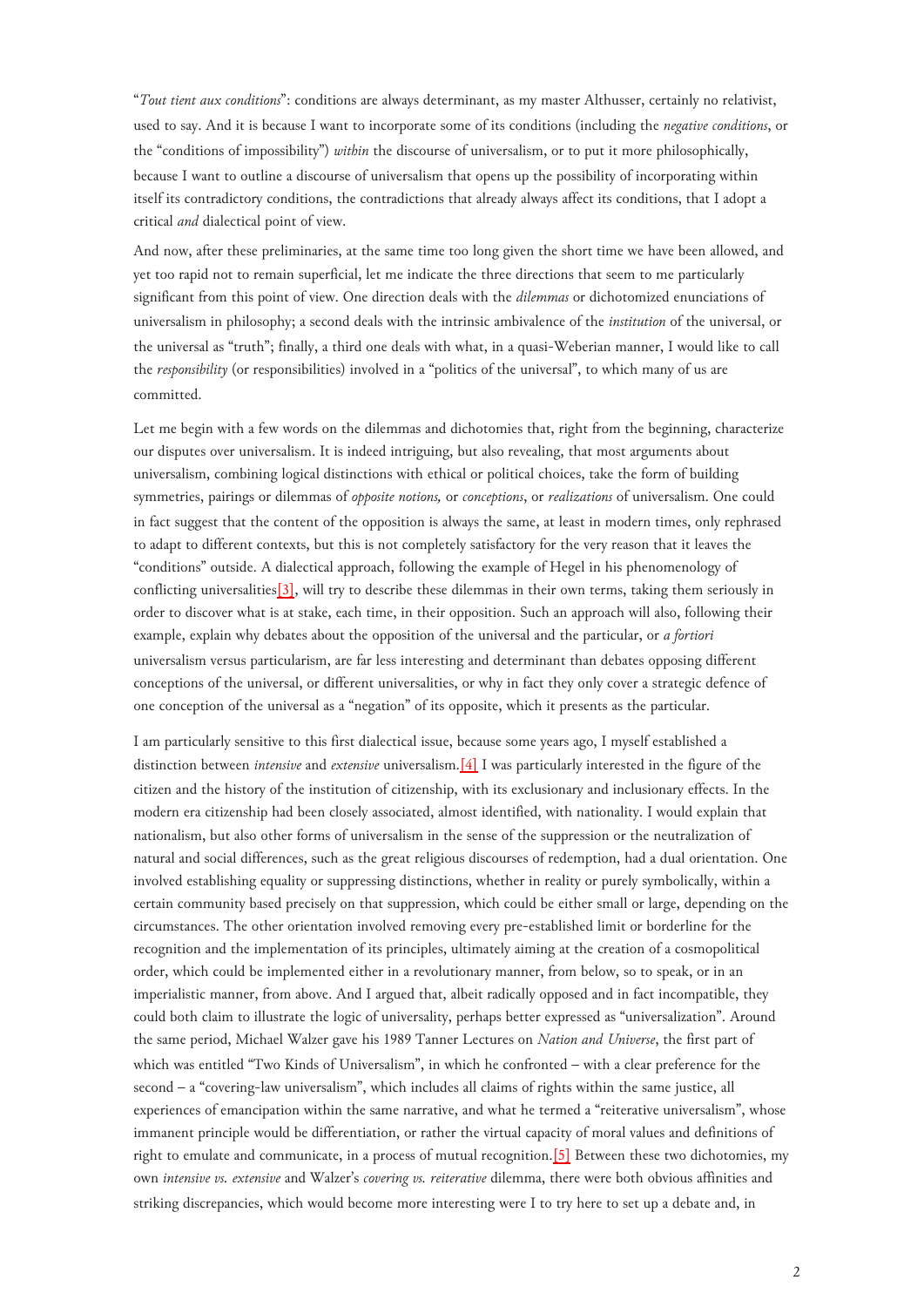particular, to fuel it with concrete issues, such as the issue of nationalism. But we have no time for that now, so let me simply show , in a rather formal manner that, as soon as one really enters into the debates on universalism, such dichotomies, both symmetric and dissymmetric, or if you prefer both descriptive and normative, become inescapable. They are a good sign of the fact that every speaker (and every discourse) of the universal is located *within*, not *outside* the field of discourses and ideologies that he/she/it wants to map.

It cannot be by chance that many, perhaps most, discourses on universalism and the universal itself take a refutative form, what the Greeks called an *elenchus*, saying not so much what the universal *is,* but rather what it *is not*, or *not only.* Indeed there is no metalanguage of universality, or the surest way to destroy the universality of a universalistic discourse is to claim that it provides the metalanguage of universality, as Hegel already knew. But there are possibilities of shift, and strategic choice, among the categories that grant a specific explanatory or injunctive value to the distinction of antithetic forms of universalism. To classify these categories, and also to show how they can be at the same time very old and periodically renewed, would be to sketch a speculative history of universality and universalities, upon which it is tempting to embark because it could shed more light on some contemporary controversies.

For instance there is the opposition of *true and false universality*. A good recent example is provided by Alain Badiou who, at the outset of his essay on Saint Paul (1997), opposes a *true universalism* of equality, removing or deposing genealogical, anthropological or social differences such as Jew and Greek, Man and Woman, Master and Slave, whose principle was transmitted by Christianity and later secularized by modern republicanism, and a *false universalism*, or a "simulacrum" of universalism (but problems could arise from the fact that this simulacrum is in a sense much more real, or effective, than the "true" version), namely the universalism of the liberal world-market (or perhaps the liberal representation of the world market), which relies not on *equality* but *equivalence* and therefore allows for a permanent reproduction of rival identities within its formal homogeneity. This second term pushes the notion of "extensive universalism" towards the extreme: the idea that extensive universalism is an ontological product of *extension* as such, or territorialization and deterritorialization as such. It has many philosophical antecedents, among which I would emphasize the Rousseauist distinction of the "General Will" and the "Will of All". It would certainly have been strongly objected to by Marx, who spent a good deal of his intellectual life showing not only that the universality of the market is "real", but also that it is "true", i.e. it provides an ontological basis for the juridical, moral and political representation of equality. Interestingly, another influential contribution to current debates on universalism – I am thinking here of Dipesh Chakrabarty's *Provincializing Europe. Postcolonial Thought and Historical Difference* (2000) – also describes what he calls "equivalence" or "commensurability", associated with the "meta-narratives" of value (or labor-value) and progress, as a dominant form of universalism whose results, in fact, contradict its egalitarian claims. But from this he draws opposite consequences. In Chakrabarty's terminology, "translation" is a generic name for universality, so he would confront "Two Models of Translation". Relying heavily on a certain romantic representation of the singularity of languages and cultures, he would picture the antithesis of equivalence- – also a form of universalism or translation though based on the recognition of the "untranslatable" – as heterogeneous, "non-modern" (rather than postmodern) and "antisociological".

<span id="page-2-0"></span>Rather than the antithesis of *true and false*, what becomes relevant here are the old categories of the One and the Multiple, so that we could speak of a universalism of the One (or unity), and a universalism of the Multiple (or multiplicity), where the essential characteristic of multiplicity is to *exceed every possibility of subsumption*, therefore of common denomination, or only in the form of "negative denomination". This is a long story that goes back to the conflicts between monotheistic and polytheistic religions in the ancient Helleno-Semitic world, but also entirely dominates the oppositions of modern Enlightenment, as illustrated by the "war of universals" between followers of Kant's strongly univocal and indeed monotheistic concept of the universality of the categorical imperative, and Herder's not alone historicist but polytheistic concept of world history, in which unity only exists as the absent cause of the harmonic multiplicity of cultures. Now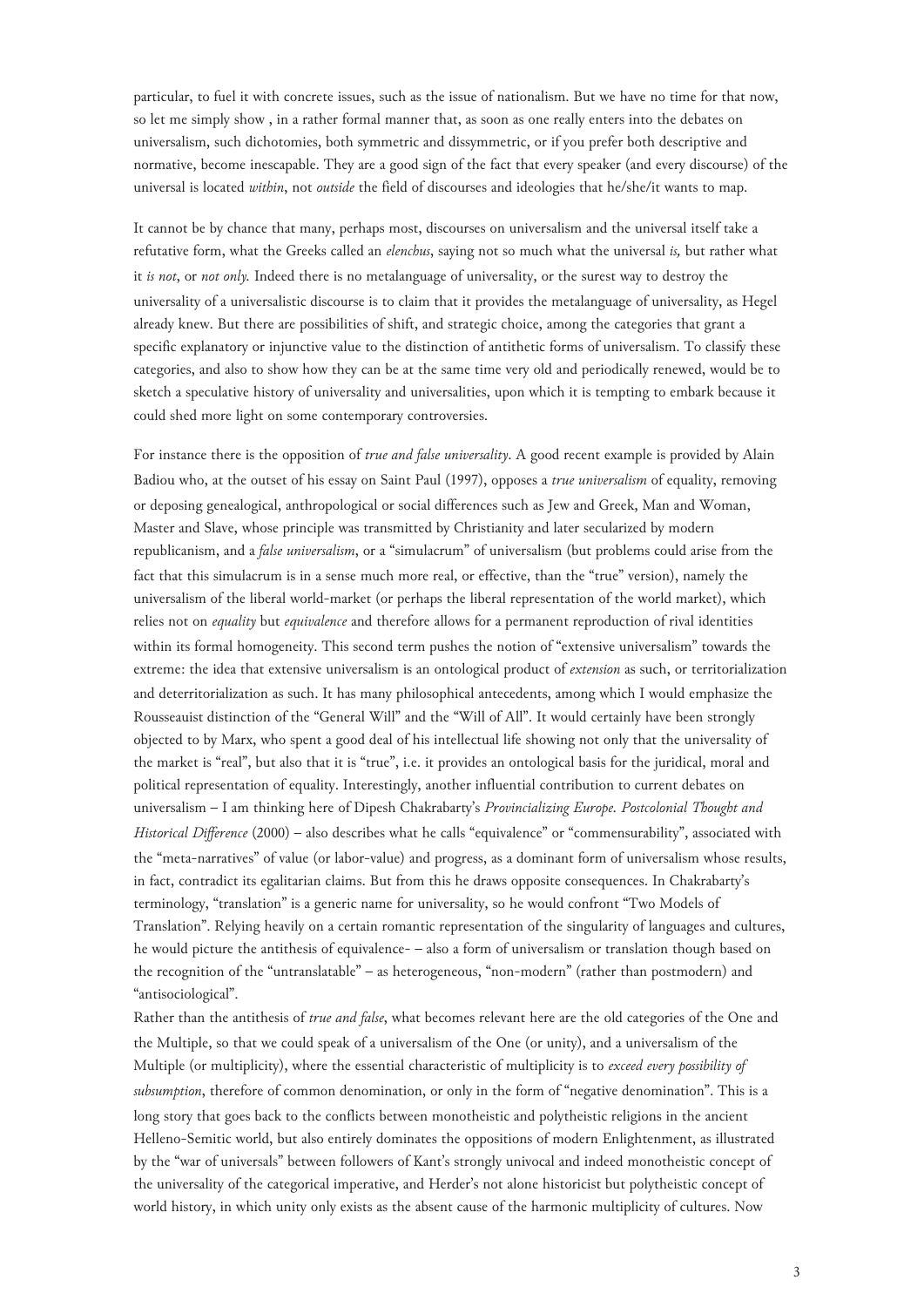such antitheses can be shifted theoretically and practically, as I said before, and it is possible to show it here, if only very schematically. Both Kant and Herder were indeed typical cosmopolitans; they embodied the two models of cosmopolitanism that, until today, have dominated uses of this notion. But take a discussion like the one between Derrida and Habermas, for example.[\[6\]](#page-6-4) In a profound sense, they are both Kantians, and they both refer to the Kantian definition of the "Weltbürgerrecht", although we could say that their dispute retrospectively emphasizes a rift within Kant's discourse itself, as illustrated by the distance between his *Religion within the Bounds of Reason alone*, and his *Doctrine of Law*. Habermas would define cosmopolitanism as the limit or the horizon of a line of progress (not without its obstacles or resistances) that tends to substitute international relations with a "world domestic policy" (*Weltinnenpolitik*), i.e. not so much a global institutional integration as an institutional exclusion of exclusion. And Derrida would condone the cosmopolitan motto on condition that it became associated, through such names as "hospitality" or "justice" (or rather "unconditional" hospitality and justice), with a radical critique of the legal foundations of politics. But this did not prevent them from joining forces after 9/11, not only *against* a certain form of sovereign unilateralism and generalization of the warlike model of politics, but *for* a certain construction of the global, transnational and transcultural public sphere, in what I would dare to call a certain "politics of the universal". Old Spinoza would perhaps have seen there an illustration of his idea, as expounded in the *Theologico-Political Treatise*, that in certain circumstances, or within certain conditions, opposite theoretical *premises*, or conflicting concepts of the universal, can in practice lead to the same *consequences*. Indeed the reverse is true.

I would like now to allude – and this will have to be telegraphic – to another aspect of the dialectics of universality to which I have devoted some attention in the past and also more recently. This concerns the *institution* of the universal, or even the institution of the universal as *truth*, involving therefore the additional difficulty that it cannot be contradicted *from inside*, i.e. on the basis of its own logic or premises. Not because it would be imposed by some external authority or power that would *prohibit* the contradiction or the refutation, but because the contradiction is already included in the definition of the universal itself. As we will see, this is closely related to the fact that certain forms of universality at least derive their institutional strength not from the fact that the institutions in which they are embodied are absolute themselves, but rather from the fact that they are the site of endless contestations on the basis of their own principles, or discourse.

Such discussions are meaningless and incomprehensible unless one refers – at least allusively – to some *case*, and I would not deny that the case I have in mind is both ideologically determined and politically oriented, and perhaps what I say on this basis is only valid for this case. This would mean that the history of universality is in fact only composed of singularities. The singular universality I am thinking of is not the Pauline enunciation of the equality of the faithful, later transferred upon the Humans, but rather the somewhat different civic principle, or proposition of "equal liberty" (which I suggested to read as a single term : equaliberty). In English the formula occurs in some "tracts" from the seventeenth-century English Levellers, which is an indication of its close relationship to the ideals of the so-called "bourgeois revolutions". But it has roots in a much older tradition, in Roman Law and moral philosophy, and also, perhaps more significantly (although this involves problems of translation), in the democratic ideals and discourses of the Greek *polis*. And it generates continuous effects, it becomes *reiterated* (therefore *iterated*) up to our times within democratic institutions and social movements, both on the liberal and the socialist side. I leave this aside because it would be indeed a very long story. Suffice it to recall the twin formulations of the American and French *declarations* from 1776 and 1789, which already represent an interesting iteration within the "originary" event, or which inscribe the constitutive reciprocity of *equality* and *liberty* (or *freedom*, or *independence*) within partially converging, partially diverging contexts. Although I derive much of my understanding of the *action* of this proposition from Arendt's discussion of its meaning for the institution of the political, I would not share her view that we have on the one hand a "revolution (or constitution) of liberty" and on the other a revolution of equality (and "happiness"). I would say, on the contrary, that we have in both cases a strong, and absolute, enunciation of the necessary link between the two concepts, albeit with a permanent tension revealing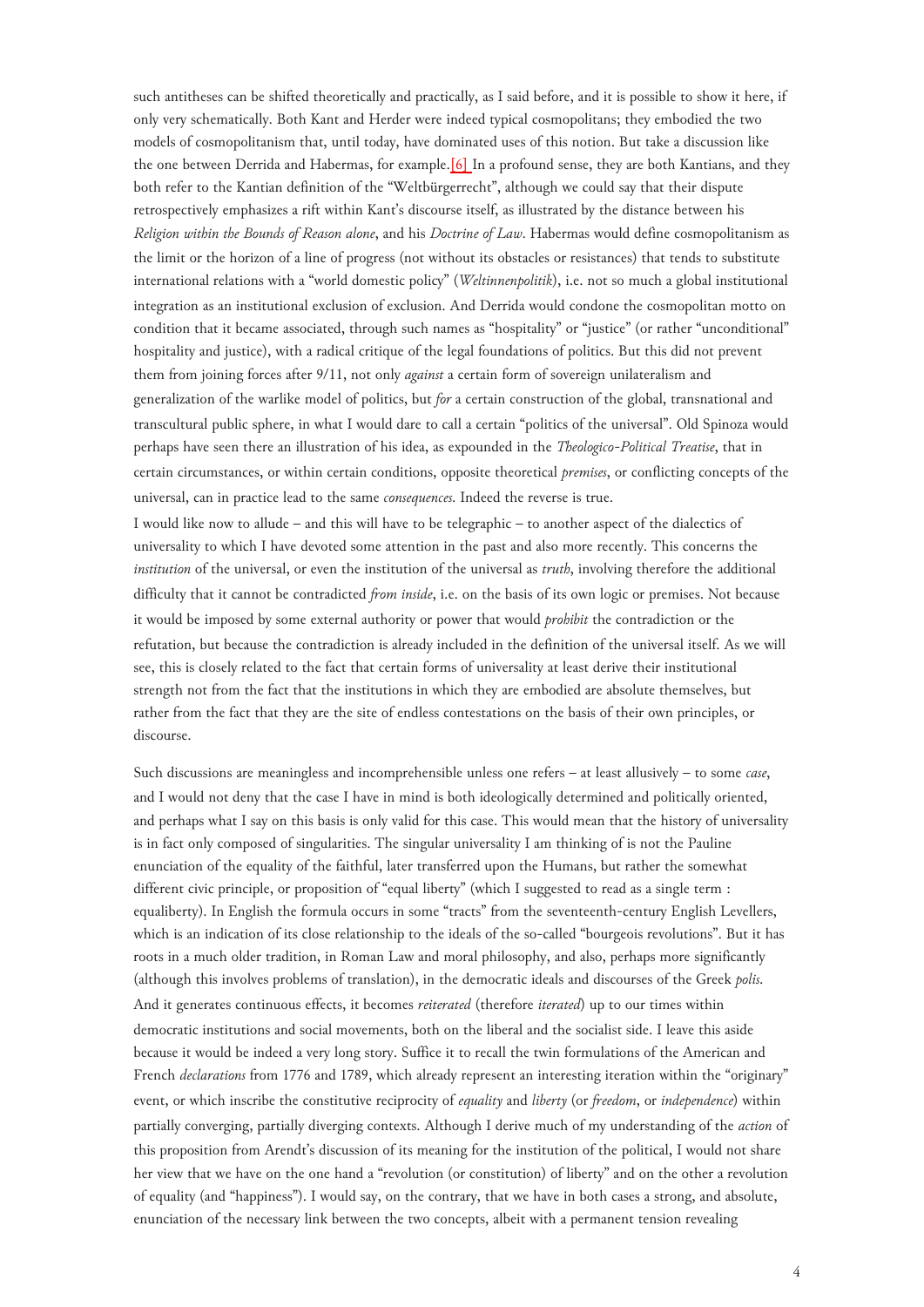something like an "impossible" equilibrium.

<span id="page-4-0"></span>From the discussion that I have devoted to this enunciation<sup>[7]</sup>, I would like to recall three ideas:

1) The first is the idea of the *refutative structure* of the proposition or, if you prefer, its embodiment of an *elenchus*, a "negation of the negation". In constitutional texts the proposition appears as a positive one, asserting that "Men were born free and equal", or were such by nature, birthright, etc. Its meaning: only institutional violence can deprive them of these rights. But these formulations arise from revolutions or "insurrections", in the broad sense, and summarize the effect of the insurrection. They are based on the theoretical critique and the practical rejection of vested inequalities or privileges, and relationships of subjection. More precisely they are based on the conviction – in my opinion completely vindicated by history – that you cannot have discrimination without also having subjection (or, in the language of tradition, "tyranny"); conversely you cannot have subjection or tyranny without also having discrimination and inequalities. As a consequence, the political institutions, citizenship, if you like, must be grounded on a *double rejection*, not a single one. More profoundly, it embodies the *negative link* between the two "core values" of citizenship. This has been reiterated many times in the history of emancipatory movements, particularly the labour movement, the feminist movement, and the anticolonialist struggles. I want to immediately link this logical negation with a crucial political fact concerning the power and effectiveness of this form of universalism. Far from its many failures and practical limitations, i.e. the fact that *in practice* states or societies, including so-called "democratic" states and societies, are full of inequalities and authoritarian relationships, destroying the principle itself, it is this very practical contradiction that accounts for its immortality. Individuals and groups who are discriminated against and subjected rebel in the name of and for the sake of the principles that are officially valid and denied in practice. It is the possibility of rebellion inherent in the principle, provided it "seizes the masses", as Marx would say, that accounts for the capacity of democracies to survive, at the risk of conflicts or civil wars.

<span id="page-4-1"></span>2) The second idea I want to recall is this: although it has to be instituted (again and again), "Equaliberty" is not an institution like any other. We might say that it is, in modern democracies, the *arch-institution*, or the institution that precedes and conditions every other institution. It is in this context that Arendt's profound reflections on the "right to have rights", developed – and not by chance – within the context of an analysis of the most extreme forms of destruction of human life and of their roots in the concept of individual rights instituted by the universalistic nation-states, acquire their full meaning.[\[8\]](#page-6-6)

<span id="page-4-2"></span>"Equaliberty" is a name for the "right to have rights", emphasizing as it does the *active side* of this notion. In practice it means that there can be a right to have rights only where individuals and groups do not *receive them* from an external sovereign power or from a transcendent revelation, but rather *confer this right upon themselves*, or *grant themselves rights reciprocally*. It would be important to develop this idea of a limit-institution or an institution of the institution itself, to discuss its progressive transfer from a "naturalistic" form of the discourse on human rights (men, or humans, are free and equal *by nature*) to a historical form, in which the universality appears to be grounded in the *contingency* of the insurrection itself or, if you prefer, the struggle rather than in its essence. And it would be important too to relate this limit-situation, essentially manifested in the form and the circumstances of the negation, to the subsequent contradictions affecting a *positive institution* of equaliberty or, if you prefer, of democracy. The entire modern history of democratic regimes and struggles attests to the difficulty, in fact the internal obstacle, that prevents *actual institutions,* or political regimes, from equally or evenly progressing towards equality and liberty, or evenly protecting them. The simultaneous destruction is all too frequent. Their simultaneous realization is rarely seen or only visible as a tendency, as exigency. From this I conclude, not that civic universality is an absurd myth, but precisely that it exists as a tendency, or an *effort*, a *conatus*. The driving force within this tendency remains the force of the negative, beautifully expressed in some philosophical formulas: *la part des sans-part* (*the share of the shareless*), in Jacques Rancière, and also in what is perhaps his model: *le pouvoir des sans-pouvoir* in Merleau-Ponty ("Note sur Machiavel").[\[9\]](#page-6-7)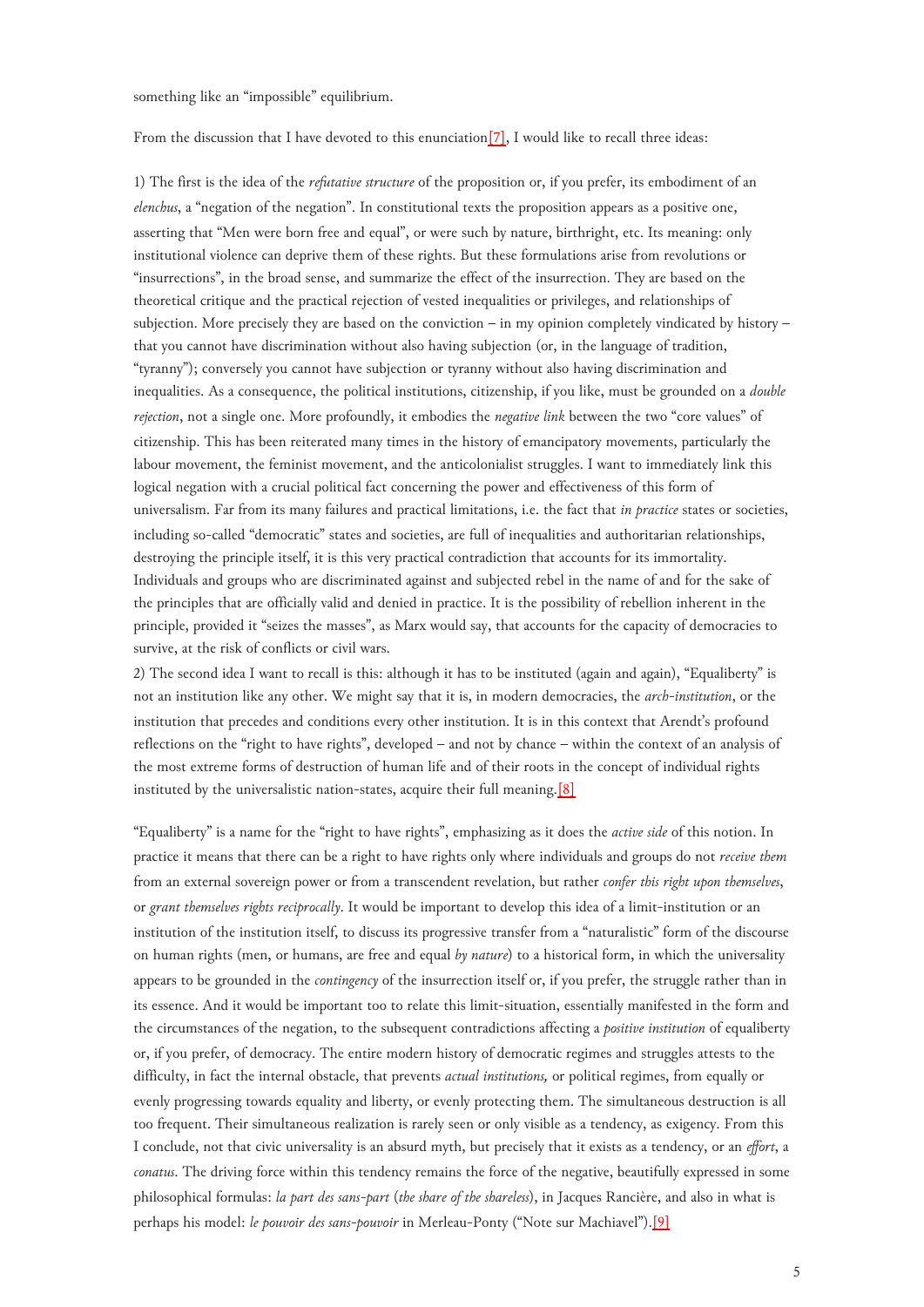<span id="page-5-1"></span>3) Finally, I want to recall a third idea, perhaps the most embarrassing of all, but one without which any discourse on universalism is futile in my opinion: this is the *violent side* inherent in the institution of the universal. Once again, I insist on the fact that this violence is intrinsic, not additional, not something that we could blame on the bad will or the weaknesses or the constraints weighing upon the bearers of the universalistic institution, because it is the institution itself, or its historical movement, that makes them its bearers. I said in the beginning that we had learned that the gaps between theory and practice, all the more unstable when a realization of theory in history and politics is at stake, and above all the perverse effects of exclusion arising from the principle of inclusion themselves, were not accidental. Not something that could lead us to say "Try again, and this time we will avoid this dark side of universality". But the intrinsic violence of the universal which belongs to its conditions of possibility also belongs to its conditions of *impossibility*, or self-destruction; it is a "quasi-transcendental", as Derrida would say. The dark side therefore belongs to the dialectic itself; it belongs therefore to the *politics of the universal* (an expression that, distancing myself from some contemporary authors like Charles Taylor, I do not identify with a *politics of universality* as opposed to the idea of a "politics of difference", because a "politics of difference is *also* a politics of the universal). Now the violent exclusion inherent in the institution or realization of the universal can take many different forms, which are not equivalent and do not call for the same politics. A sociological and anthropological point of view will insist on the fact that setting up civic universality against discrimination and modes of subjection in legal, educational, moral forms involves the definition of *models of the human*, or *norms of the social*. Foucault and others have drawn our attention to the fact that the Human excludes the "non-Human", the Social excludes the "a-social". These are forms of *internal exclusion*, which affect what I would call "intensive universalism" even more than "extensive universalism". They are not linked with the territory, the *imperium*; they are linked with the fact that the universality of the citizen, or the human citizen, is referred to a community. But a political and ethical point of view, which we can associate with the idea or formula of a "community without a community", or without an *already existing* community, has to face yet another form of violence intrinsically linked with universality. This is the violence waged by its bearers and activists against its adversaries, and above all against its *internal adversaries*, i.e. potentially any "heretic" within the revolutionary movement. Many philosophers – whether they themselves adversaries or fervent advocates of universalistic programs and discourses, such as Hegel in his chapter on "Terror" in the *Phenomenology* or Sartre in the *Critique of Dialectical Reason* – have insisted on this relationship, which is clearly linked to the fact that certain forms of universalism embody the logical characteristic of "truth", i.e. they suffer no exception. If we had time, or perhaps in the discussion, our task now should be to examine the political consequences that we draw from this fact. I spoke of a quasi-Weberian notion of "responsibility".[\[10\]](#page-6-8) Responsibility here would not be opposed simply to "conviction" (*Gesinnung*), but more generally to the *ideals* themselves, or the *ideologies* that involve a universalistic principle and goal. A politics of Human Rights in this respect is typically a politics that concerns the institutionalization of a universalistic ideology, and before that a becoming ideological of the very principle that disturbs and challenges existing ideologies. Universalistic ideologies are not the only ideologies that can become absolutes, but they certainly are those whose realization involves a possibility of radical intolerance or internal violence. This is not the risk that one should avoid running, because in fact it is inevitable, but it is the risk that has to be known, and that imposes unlimited responsibility upon the bearers, speakers and agents of universalism.

<span id="page-5-0"></span>[<sup>\[1\]</sup>](#page-0-0) Opening statement, 2007 Koehn Endowed Event in Critical Theory. A dialogue between Alain Badiou and Etienne Balibar on "Universalism", University of California Irvine, February 2, 2007.